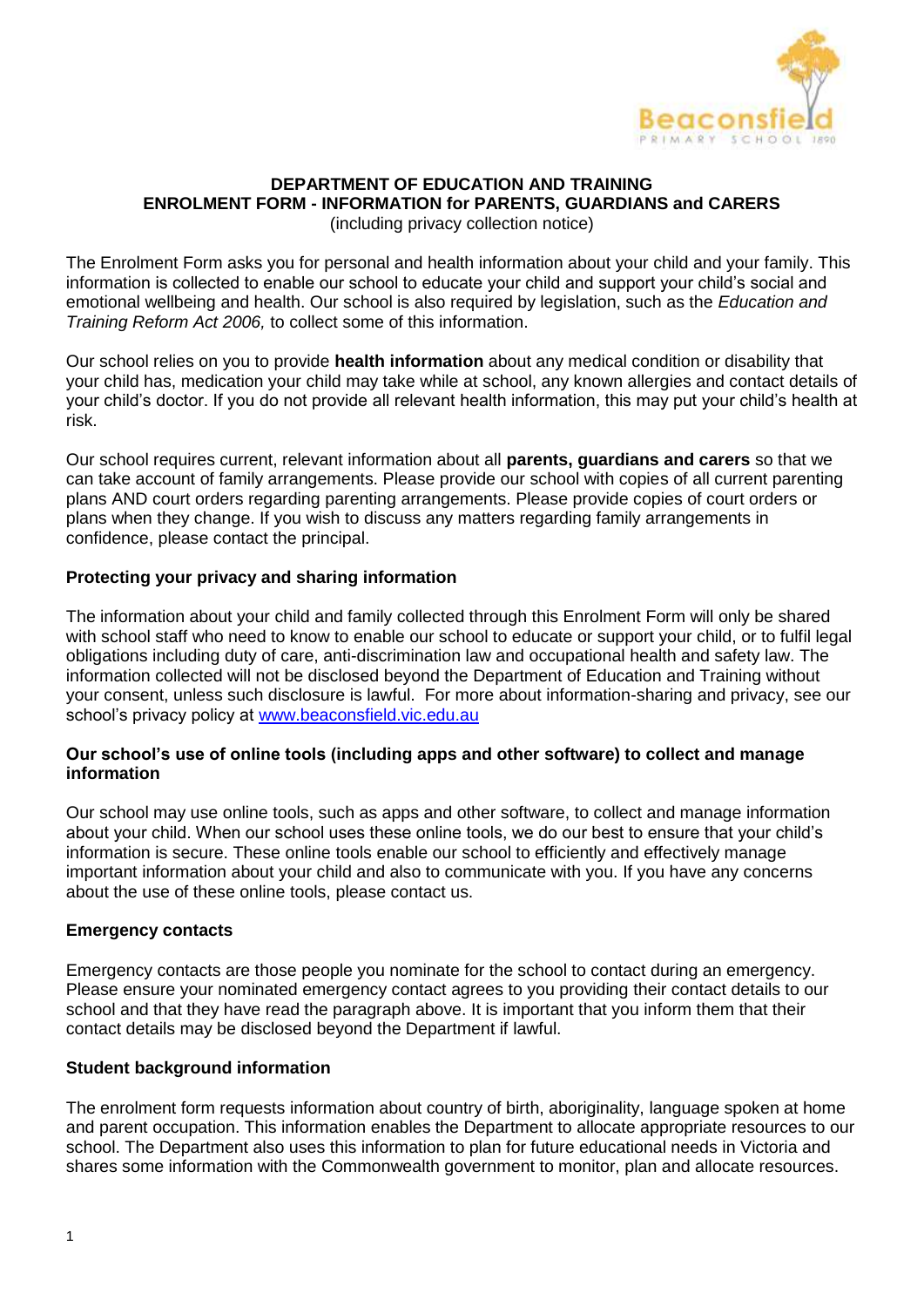#### **Immunisation status**

Your child's immunisation status assists our school to manage health risks for children. The Department may also provide this information to the Department of Health and Human Services to assess immunisation rates in Victoria, but not in a way which identifies you.

#### **Visa status**

Our school also requires this information to process your child's enrolment.

#### **Updating your child's personal and health information**

Please inform our school if, and when, there are any updates to any of the personal or health information you provide on the Enrolment Form.

#### **Accessing your child's records**

Our school provides ordinary school communications and school reports to students and parents, guardians and carers who have legal decision-making responsibility for the student. Requests for any other type of student records may be made through a Freedom of Information (FOI) application. Please contact our school and we can advise you how to do this.

#### **Student transfers between Victorian government schools**

When our students transfer to another Victorian government school, our school will transfer the student's personal and health information to that next school. This may include copies of student's school records, including any health information. Transferring this information assist the next school to provide the best possible education and support to students.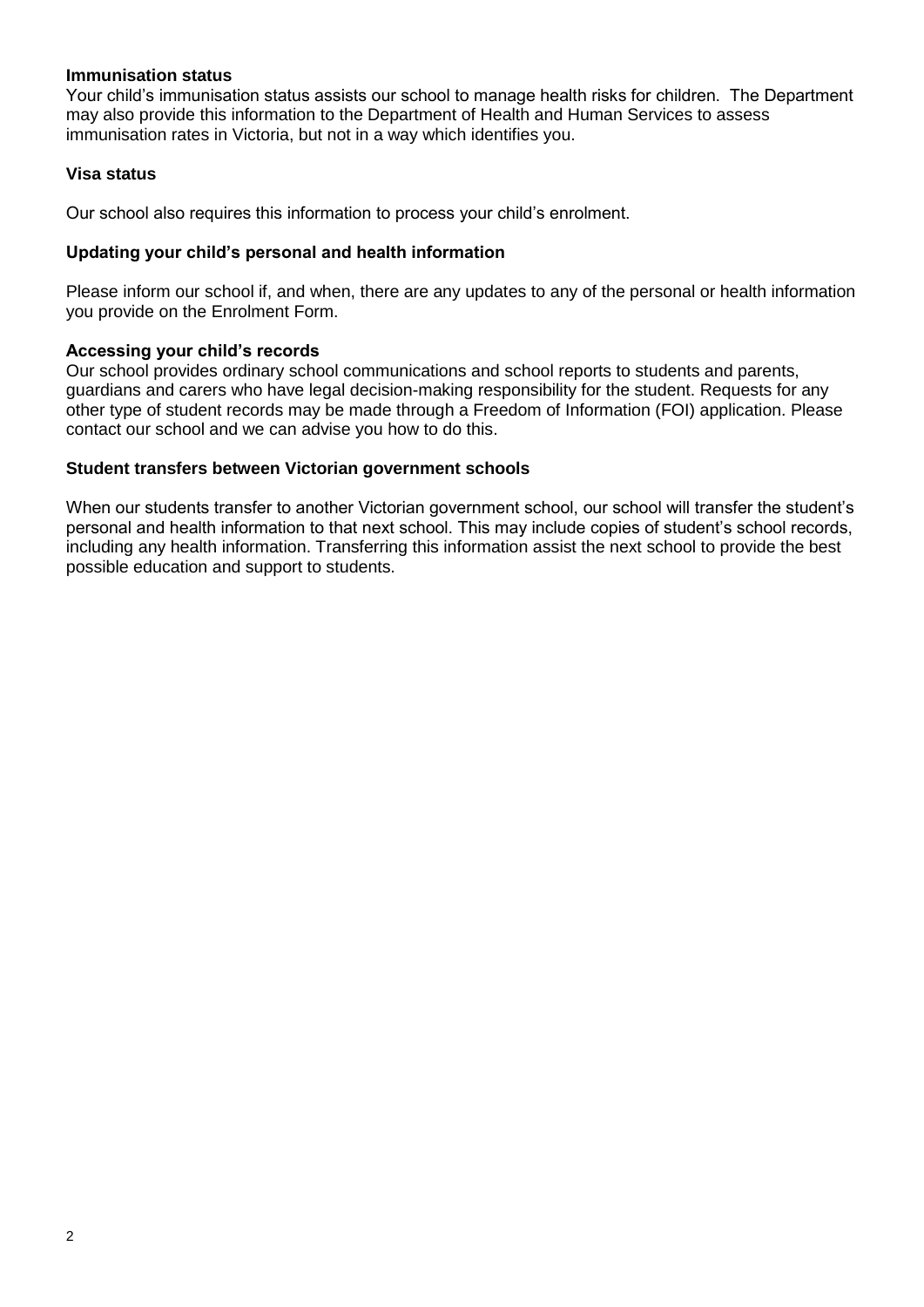# **BEACONSFIELD PRIMARY SCHOOL**

**STUDENT ENROLMENT INFORMATION** Computer Generated Student ID:

# **STUDENT DETAILS**

## **PERSONAL DETAILS OF STUDENT**

| Surname:                               |             |                            | <b>Title:</b> (Miss or Mr) |
|----------------------------------------|-------------|----------------------------|----------------------------|
| <b>First Given Name:</b>               |             |                            |                            |
| <b>Second Given Name:</b>              |             |                            |                            |
| <b>Preferred Name</b> (if applicable): |             |                            |                            |
| ❖ Gender                               | $\Box$ Male | $\square$ Female<br>$\Box$ | (fill in blank)            |
| Birth Date: (dd-mm-yyyy)               |             |                            |                            |

#### **PRIMARY FAMILY HOME ADDRESS:**

| No. & Street details:    |                              |                            |  |  |  |  |
|--------------------------|------------------------------|----------------------------|--|--|--|--|
| Suburb:                  |                              |                            |  |  |  |  |
| State:                   | Postcode:                    |                            |  |  |  |  |
| <b>Telephone Number:</b> | <b>Silent Number: (tick)</b> | $\Box$ Yes<br>$\square$ No |  |  |  |  |
| <b>Mobile Number:</b>    |                              |                            |  |  |  |  |

#### **OFFICE USE ONLY**

| Birth Certificate/Passport received? (tick)                                                                                       |               | $\Box$ Yes | $\Box$ No  | <b>Enrolment Date:</b>               |  |                   |  |
|-----------------------------------------------------------------------------------------------------------------------------------|---------------|------------|------------|--------------------------------------|--|-------------------|--|
| Year<br>Level                                                                                                                     | Home<br>Group |            | House      |                                      |  | Transferred from: |  |
| Immunisation Certificate received? (tick)                                                                                         |               |            |            | $\Box$ Complete<br>$\Box$ Incomplete |  |                   |  |
| Is there a Medical Alert for the student? (tick)                                                                                  |               | $\Box$ Yes | $\Box$ No  |                                      |  |                   |  |
| Does the student have a Disability ID Number?<br>(tick)                                                                           |               | $\Box$ No  | $\Box$ Yes | Disability ID No.:                   |  |                   |  |
| Has a Transition Statement been provided (either<br>by the Early Childhood Educator or parents)? (tick)<br>For prep students only |               | $\Box$ Yes | $\Box$ No  | $\Box$ Pending                       |  |                   |  |

# **FAMILY DETAILS**

**List any other family members attending this school: (Brothers & sisters only)**

 This question is asked as a requirement of the Commonwealth Government. All schools across Australia are required to collect the same information.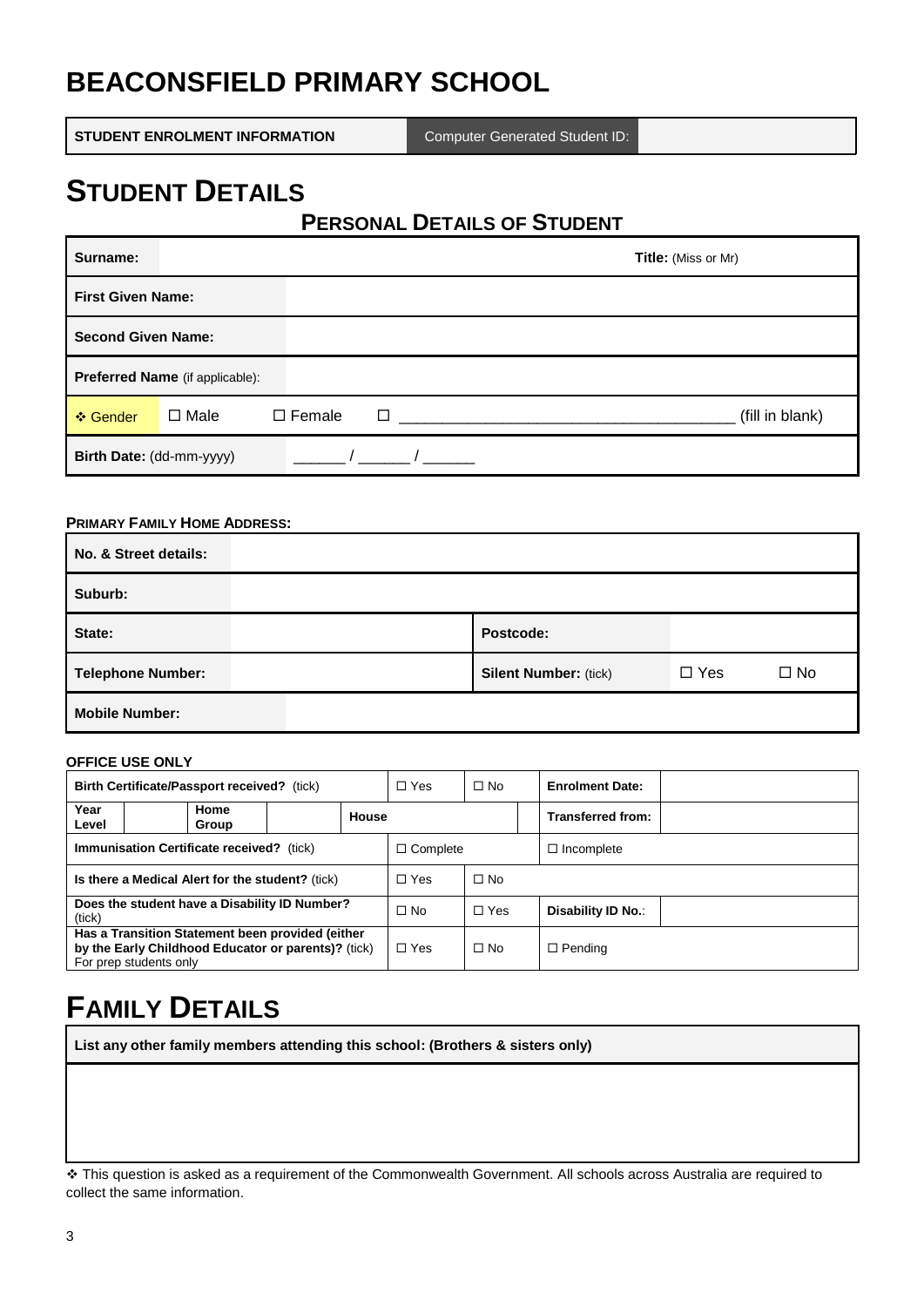# **PRIMARY FAMILY DETAILS**

NOTE: The 'PRIMARY' Family is: "the family or parent the student mostly lives with". Additional and Alternative family forms are available from the school if this is required. These additional forms are designed to cater for varying family circumstances.

| <b>ADULT A DETAILS (PRIMARY CARER):</b>                                                                                                                             |                                                                                                                                                                                                                                                                                                                                            |               | <b>ADULT B DETAILS:</b>                                                                                                                                                                                                                                                                                                                                   |                                |                            |              |
|---------------------------------------------------------------------------------------------------------------------------------------------------------------------|--------------------------------------------------------------------------------------------------------------------------------------------------------------------------------------------------------------------------------------------------------------------------------------------------------------------------------------------|---------------|-----------------------------------------------------------------------------------------------------------------------------------------------------------------------------------------------------------------------------------------------------------------------------------------------------------------------------------------------------------|--------------------------------|----------------------------|--------------|
| Gender:                                                                                                                                                             | $\Box$ Male $\Box$ Female<br>П                                                                                                                                                                                                                                                                                                             | fill in blank | Gender:                                                                                                                                                                                                                                                                                                                                                   | $\Box$ Male $\Box$ Female<br>П | fill in blank              |              |
| <b>Title:</b> (Ms, Mrs, Mr, Dr etc)                                                                                                                                 |                                                                                                                                                                                                                                                                                                                                            |               | <b>Title:</b> (Ms, Mrs, Mr, Dr etc)                                                                                                                                                                                                                                                                                                                       |                                |                            |              |
| <b>Legal Surname:</b>                                                                                                                                               |                                                                                                                                                                                                                                                                                                                                            |               | <b>Legal Surname:</b>                                                                                                                                                                                                                                                                                                                                     |                                |                            |              |
| <b>Legal First Name:</b>                                                                                                                                            |                                                                                                                                                                                                                                                                                                                                            |               | <b>Legal First Name:</b>                                                                                                                                                                                                                                                                                                                                  |                                |                            |              |
| What is Adult A's occupation?                                                                                                                                       |                                                                                                                                                                                                                                                                                                                                            |               | What is Adult B's occupation?                                                                                                                                                                                                                                                                                                                             |                                |                            |              |
| Who is Adult A's employer?                                                                                                                                          |                                                                                                                                                                                                                                                                                                                                            |               | Who is Adult B's employer?                                                                                                                                                                                                                                                                                                                                |                                |                            |              |
| In which country was Adult A born?                                                                                                                                  |                                                                                                                                                                                                                                                                                                                                            |               | In which country was Adult B born?                                                                                                                                                                                                                                                                                                                        |                                |                            |              |
| $\square$ Australia                                                                                                                                                 | $\Box$ Other (please specify):                                                                                                                                                                                                                                                                                                             |               | $\square$ Australia                                                                                                                                                                                                                                                                                                                                       | $\Box$ Other (please specify): |                            |              |
| the one that is spoken most often.) (tick)<br>No, English only<br>□<br>Yes (please specify):<br>□<br>Please indicate any additional<br>languages spoken by Adult A: | * Does Adult A speak a language other than English at<br>home? (If more than one language is spoken at home, indicate                                                                                                                                                                                                                      |               | Does Adult B speak a language other than English<br>at home? (If more than one language is spoken at home,<br>indicate the one that is spoken most often.) (tick)<br>No, English only<br>□<br>Yes (please specify):<br>□<br>Please indicate any additional<br>languages spoken by Adult B:                                                                |                                |                            |              |
| Is an interpreter required? (tick)                                                                                                                                  | $\Box$ Yes                                                                                                                                                                                                                                                                                                                                 | $\Box$ No     | Is an interpreter required? (tick)                                                                                                                                                                                                                                                                                                                        |                                | $\Box$ Yes                 | $\square$ No |
| $\Box$ Year 12 or equivalent<br>$\Box$ Year 11 or equivalent<br>$\Box$ Year 10 or equivalent<br>$\Box$ Year 9 or equivalent or below                                | <b>What is the highest year of primary or secondary</b><br>school Adult A has completed? (tick one) (For persons who<br>have never attended school, mark 'Year 9 or equivalent or below'.)                                                                                                                                                 |               | <b>Vhat is the highest year of primary or secondary</b><br>school Adult B has completed? (tick one) (For persons who<br>have never attended school, mark 'Year 9 or equivalent or below'.)<br>$\Box$ Year 12 or equivalent<br>$\Box$ Year 11 or equivalent<br>$\Box$ Year 10 or equivalent<br>$\Box$ Year 9 or equivalent or below                        |                                |                            |              |
|                                                                                                                                                                     | <b>What is the level of the highest qualification the Adult</b>                                                                                                                                                                                                                                                                            |               | What is the level of the highest qualification the                                                                                                                                                                                                                                                                                                        |                                |                            |              |
| A has completed? (tick one)                                                                                                                                         |                                                                                                                                                                                                                                                                                                                                            |               | Adult B has completed? (tick one)                                                                                                                                                                                                                                                                                                                         |                                |                            |              |
| $\Box$ Bachelor degree or above                                                                                                                                     |                                                                                                                                                                                                                                                                                                                                            |               | □ Bachelor degree or above                                                                                                                                                                                                                                                                                                                                |                                |                            |              |
| $\Box$ Advanced diploma / Diploma                                                                                                                                   |                                                                                                                                                                                                                                                                                                                                            |               | $\Box$ Advanced diploma / Diploma                                                                                                                                                                                                                                                                                                                         |                                |                            |              |
|                                                                                                                                                                     | $\Box$ Certificate I to IV (including trade certificate)                                                                                                                                                                                                                                                                                   |               | $\Box$ Certificate I to IV (including trade certificate)                                                                                                                                                                                                                                                                                                  |                                |                            |              |
| $\Box$ No non-school qualification                                                                                                                                  |                                                                                                                                                                                                                                                                                                                                            |               | $\Box$ No non-school qualification                                                                                                                                                                                                                                                                                                                        |                                |                            |              |
| group list.                                                                                                                                                         | *What is the occupation group of Adult A? Please select<br>the appropriate parental occupation group from the attached list.<br>• If the person is not currently in paid work but has had a job in<br>the last 12 months, or has retired in the last 12 months, please<br>use their last occupation to select from the attached occupation |               | *What is the occupation group of Adult B? Please select<br>the appropriate parental occupation group from the attached list.<br>• If the person is not currently in paid work but has had a job in<br>the last 12 months, or has retired in the last 12 months, please<br>use their last occupation to select from the attached occupation<br>group list. |                                |                            |              |
| months, enter 'N'.                                                                                                                                                  | • If the person has not been in paid work for the last 12                                                                                                                                                                                                                                                                                  |               | • If the person has not been in paid work for the last 12<br>months, enter 'N'.                                                                                                                                                                                                                                                                           |                                |                            |              |
| ❖ Working With Children of Adult A                                                                                                                                  |                                                                                                                                                                                                                                                                                                                                            |               | ❖ Working With Children of Adult A                                                                                                                                                                                                                                                                                                                        |                                |                            |              |
| (WWCC) number :                                                                                                                                                     |                                                                                                                                                                                                                                                                                                                                            |               | (WWCC) number:                                                                                                                                                                                                                                                                                                                                            |                                |                            |              |
| Expiry:                                                                                                                                                             |                                                                                                                                                                                                                                                                                                                                            |               | Expiry:                                                                                                                                                                                                                                                                                                                                                   |                                |                            |              |
| Card Type: Employee □                                                                                                                                               | Volunteer □                                                                                                                                                                                                                                                                                                                                |               | Card Type: Employee □                                                                                                                                                                                                                                                                                                                                     | Volunteer □                    |                            |              |
| <b>Registered to Beaconsfield PS:</b>                                                                                                                               | No $\square$<br>Yes $\Box$                                                                                                                                                                                                                                                                                                                 |               | <b>Registered to Beaconsfield PS:</b>                                                                                                                                                                                                                                                                                                                     |                                | No $\square$<br>Yes $\Box$ |              |
|                                                                                                                                                                     | (to register Beaconsfield PS as an organisation please go                                                                                                                                                                                                                                                                                  |               | (to register Beaconsfield PS as an organisation please go                                                                                                                                                                                                                                                                                                 |                                |                            |              |
|                                                                                                                                                                     | online to www.workingwithchildren.vic.gov.au)                                                                                                                                                                                                                                                                                              |               | online to www.workingwithchildren.vic.gov.au)                                                                                                                                                                                                                                                                                                             |                                |                            |              |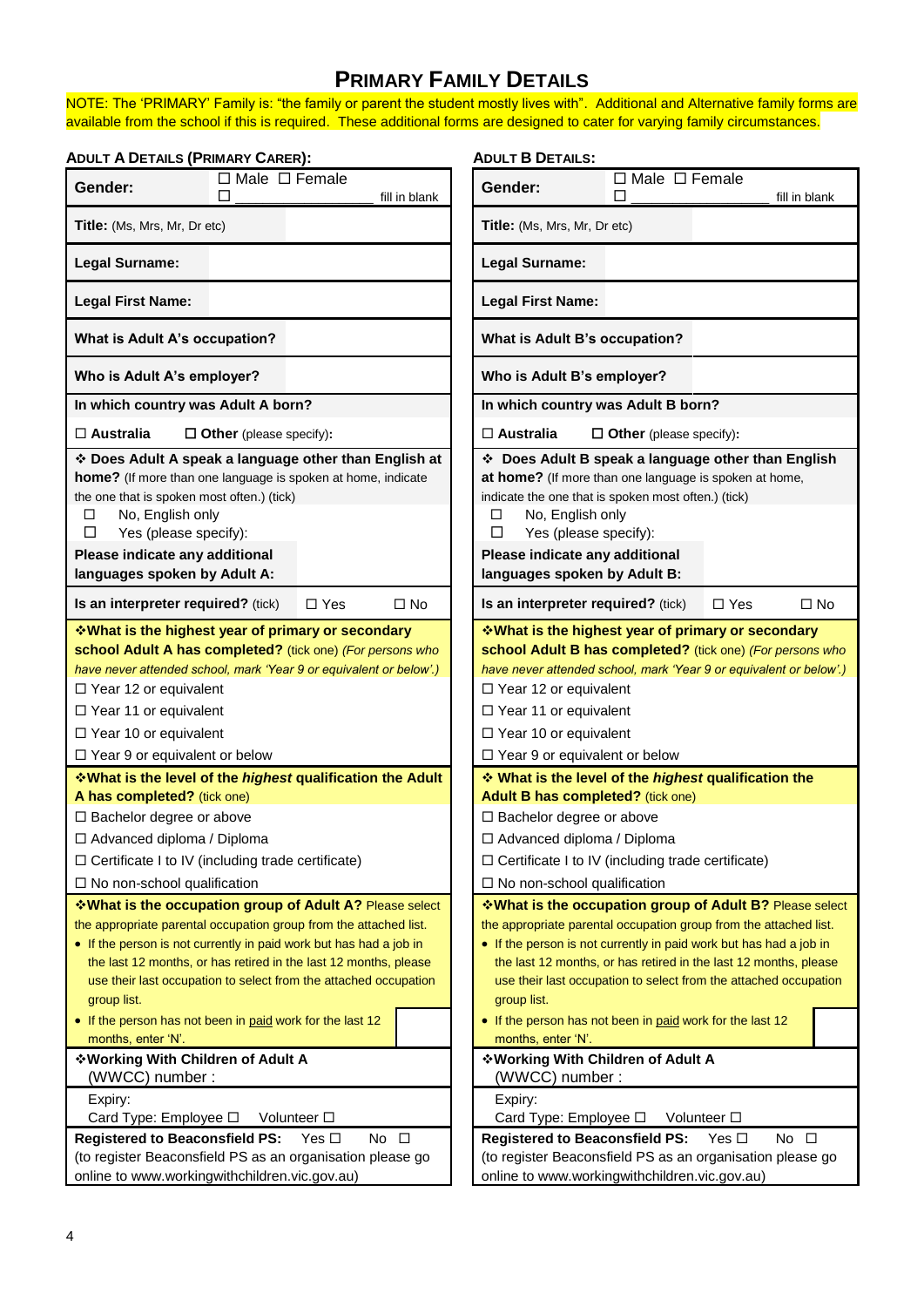## **PARENTAL OCCUPATION GROUP CODES**

*The codes outlined below are to be used when providing family occupation details for enrolled students. This information is used for determining funding allocations to schools.* 

#### *Group A Senior management in large business organisation, government administration and defence, and qualified professionals*

*Senior Executive / Manager / Department Head in industry, commerce, media or other large organisation Public Service Manager (Section head or above), regional director, health / education / police / fire services administrator*

*Other administrator (school principal, faculty head / dean, library / museum / gallery director, research facility director)*

#### *Defence Forces Commissioned Officer*

*Professionals - generally have degree or higher qualifications and experience in applying this knowledge to design, develop or operate complex systems; identify, treat and advise on problems; and teach others:*

- *Health, Education, Law, Social Welfare, Engineering, Science, Computing professional*
- *Business (management consultant, business analyst, accountant, auditor, policy analyst, actuary, valuer)*
- *Air/sea transport (aircraft / ship's captain / officer / pilot, flight officer, flying instructor, air traffic controller)*

#### *Group B Other business managers, arts/media/sportspersons and associate professionals*

*Owner / Manager of farm, construction, import/export, wholesale, manufacturing, transport, real estate business Specialist Manager (finance / engineering / production / personnel / industrial relations / sales / marketing) Financial Services Manager (bank branch manager, finance / investment / insurance broker, credit / loans officer) Retail sales / Services manager (shop, petrol station, restaurant, club, hotel/motel, cinema, theatre, agency) Arts / Media / Sports (musician, actor, dancer, painter, potter, sculptor, journalist, author, media presenter, photographer, designer, illustrator, proof reader, sportsman/woman, coach, trainer, sports official) Associate Professionals - generally have diploma / technical qualifications and support managers and professionals:*

- *Health, Education, Law, Social Welfare, Engineering, Science, Computing technician / associate. professional*
- *Business / administration (recruitment / employment / industrial relations / training officer, marketing / advertising specialist, market research analyst, technical sales representative, retail buyer, office / project manager)*
- *Defence Forces senior Non-Commissioned Officer*

#### *Group C Tradesmen/women, clerks and skilled office, sales and service staff*

*Tradesmen/women generally have completed a 4 year Trade Certificate, usually by apprenticeship. All tradesmen/women are included in this group*

*Clerks (bookkeeper, bank / PO clerk, statistical / actuarial clerk, accounting / claims / audit clerk, payroll clerk, recording / registry / filing clerk, betting clerk, stores / inventory clerk, purchasing / order clerk, freight / transport / shipping clerk, bond clerk, customs agent, customer services clerk, admissions clerk) Skilled office, sales and service staff:*

- *Office (secretary, personal assistant, desktop publishing operator, switchboard operator)*
- *Sales (company sales representative, auctioneer, insurance agent/assessor/loss adjuster, market researcher)*
- *Service (aged / disabled / refuge / child care worker, nanny, meter reader, parking inspector, postal worker, courier, travel agent, tour guide, flight attendant, fitness instructor, casino dealer/supervisor)*

### *Group D Machine operators, hospitality staff, assistants, labourers and related workers*

*Drivers, mobile plant, production / processing machinery and other machinery operators Hospitality staff (hotel service supervisor, receptionist, waiter, bar attendant, kitchen hand, porter, housekeeper) Office assistants, sales assistants and other assistants:*

- *Office (typist, word processing / data entry / business machine operator, receptionist, office assistant)*
- *Sales (sales assistant, motor vehicle / caravan / parts salesperson, checkout operator, cashier, bus / train conductor, ticket seller, service station attendant, car rental desk staff, street vendor, telemarketer, shelf stacker)*
- *Assistant / aide (trades' assistant, school / teacher's aide, dental assistant, veterinary nurse, nursing assistant, museum / gallery attendant, usher, home helper, salon assistant, animal attendant)*

#### *Labourers and related workers*

*Defence Forces - ranks below senior NCO not included above*

- *Agriculture, horticulture, forestry, fishing, mining worker (farm overseer, shearer, wool / hide classer, farm hand, horse trainer, nurseryman, greenkeeper, gardener, tree surgeon, forestry/ logging worker, miner, seafarer / fishing hand)*
- *Other worker (labourer, factory hand, storeman, guard, cleaner, caretaker, laundry worker, trolley collector, car park attendant, crossing supervisor*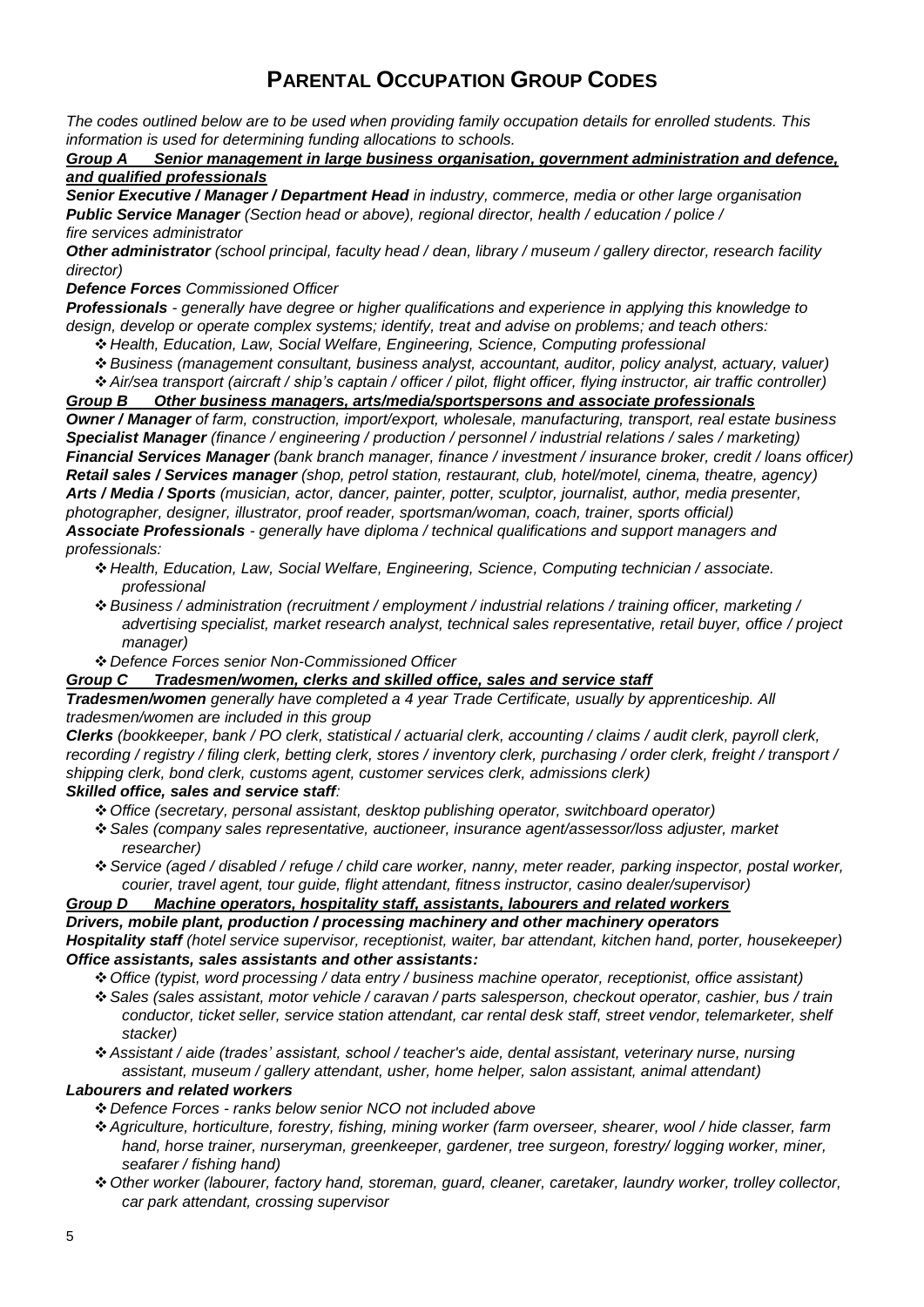| Main language spoken at home:                                                                                             |                |                |             |                |
|---------------------------------------------------------------------------------------------------------------------------|----------------|----------------|-------------|----------------|
| Are you interested in being involved in school group<br>participation activities? (eg. School Council, excursions) (tick) | $\Box$ Adult A | $\Box$ Adult B | $\Box$ Both | $\Box$ Neither |
|                                                                                                                           |                |                |             |                |

# **PRIMARY FAMILY CONTACT DETAILS**

| <b>ADULT A CONTACT DETAILS:</b><br><b>Business Hours:</b>                                                                                            |            |              | <b>ADULT B CONTACT DETAILS:</b><br><b>Business Hours:</b>                                                                                            |
|------------------------------------------------------------------------------------------------------------------------------------------------------|------------|--------------|------------------------------------------------------------------------------------------------------------------------------------------------------|
| Can we contact Adult A at work?<br>(tick)                                                                                                            | $\Box$ Yes | $\Box$ No    | Can we contact Adult B at work?<br>$\Box$ No<br>□ Yes<br>(tick)                                                                                      |
| Is Adult A usually home during<br>business hours? (tick)                                                                                             | $\Box$ Yes | $\Box$ No    | Is Adult B usually home during<br>□ Yes<br>$\square$ No<br>business hours? (tick)                                                                    |
| <b>Work Telephone No:</b>                                                                                                                            |            |              | <b>Work Telephone No:</b>                                                                                                                            |
| <b>Other Work Contact</b><br>information:                                                                                                            |            |              | <b>Other Work Contact</b><br>information:                                                                                                            |
| <b>After Hours:</b>                                                                                                                                  |            |              | <b>After Hours:</b>                                                                                                                                  |
| Is Adult A usually home AFTER<br>business hours? (tick)                                                                                              | $\Box$ Yes | $\Box$ No    | Is Adult B usually home AFTER<br>$\Box$ Yes<br>$\Box$ No<br>business hours? (tick)                                                                   |
| <b>Home Telephone No:</b>                                                                                                                            |            |              | <b>Home Telephone No:</b>                                                                                                                            |
| <b>Other After Hours</b><br><b>Contact Information:</b>                                                                                              |            |              | <b>Other After Hours</b><br><b>Contact Information:</b>                                                                                              |
| <b>Mobile No:</b>                                                                                                                                    |            |              | <b>Mobile No:</b>                                                                                                                                    |
| <b>SMS Notifications:</b>                                                                                                                            | $\Box$ Yes | $\square$ No | <b>SMS Notifications:</b><br>$\square$ Yes<br>$\square$ No                                                                                           |
| Adult A's preferred method of contact: (tick one)<br>(If Phone is selected, Email shall be used for communication that<br>cannot be sent via phone.) |            |              | Adult B's preferred method of contact: (tick one)<br>(If Phone is selected, Email shall be used for communication that<br>cannot be sent via phone.) |
| $\square$ Email<br>$\Box$ Phone                                                                                                                      |            |              | $\Box$ Email<br>$\Box$ Phone                                                                                                                         |
| <b>Email address:</b>                                                                                                                                |            |              | <b>Email address:</b>                                                                                                                                |
| <b>Email Notifications:</b>                                                                                                                          | $\Box$ Yes | $\Box$ No    | <b>Email Notifications:</b><br>$\Box$ Yes<br>$\Box$ No                                                                                               |

#### **PRIMARY FAMILY MAILING ADDRESS:**

| No. & Street or PO Box |           |
|------------------------|-----------|
| Suburb:                |           |
| State:                 | Postcode: |

Write "As Above" if the same as Family Home Address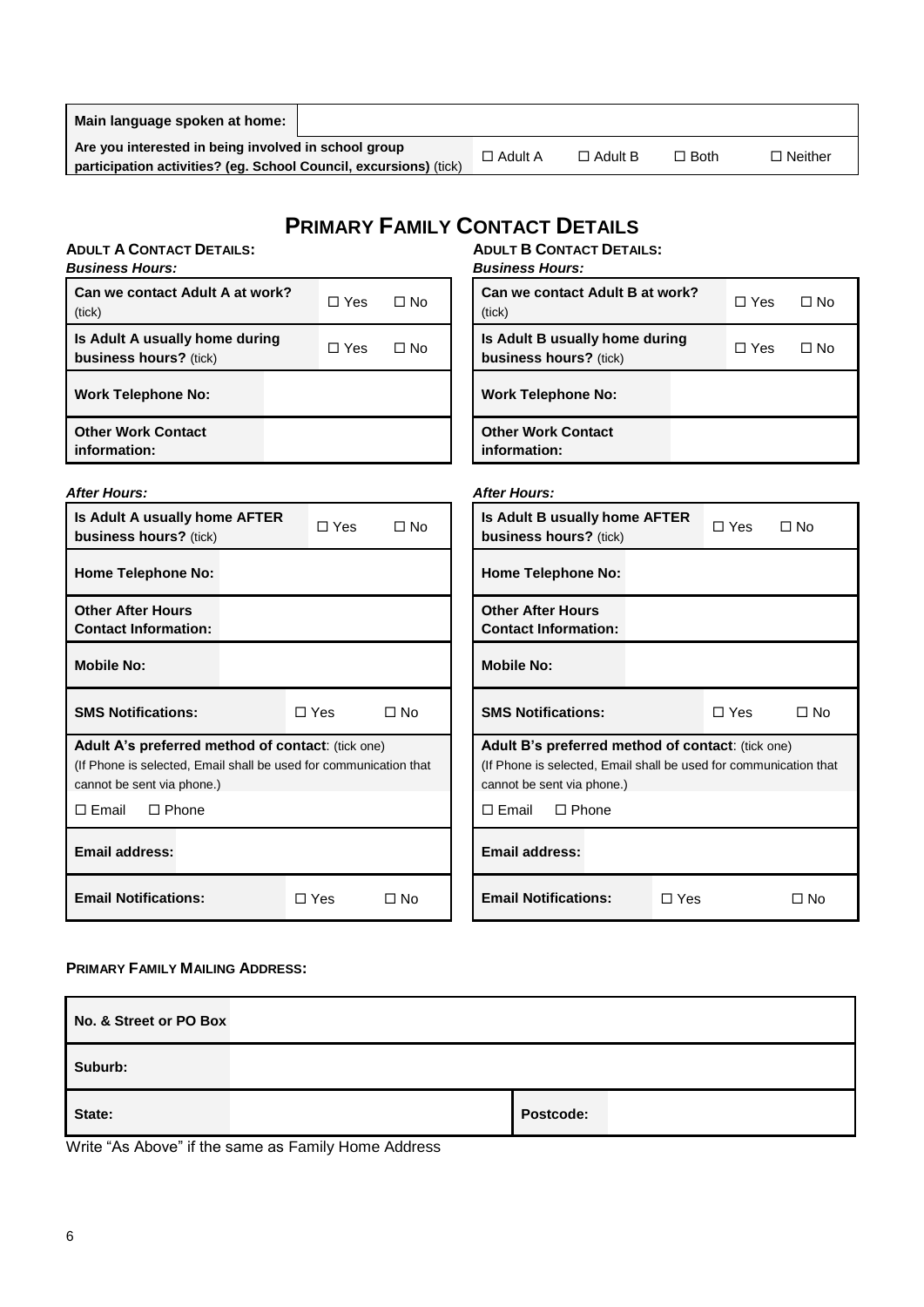### **PRIMARY FAMILY DOCTOR DETAILS**

| <b>Doctor's Name:</b>                         | (tick)                     | <b>Individual or Group Practice:</b> | $\Box$ Individual<br>$\Box$ Group |
|-----------------------------------------------|----------------------------|--------------------------------------|-----------------------------------|
| <b>Group Practice Name:</b>                   |                            |                                      |                                   |
| No. & Street or PO Box No.:                   |                            |                                      |                                   |
| Suburb:                                       |                            |                                      |                                   |
| State:                                        |                            | Postcode:                            |                                   |
| <b>Telephone Number</b>                       |                            |                                      |                                   |
| <b>Current Ambulance Subscription: (tick)</b> | $\Box$ Yes<br>$\square$ No | <b>Medicare Number:</b>              |                                   |

Please note: the student's family is responsible for all ambulance transport fees

# **PRIMARY FAMILY EMERGENCY CONTACTS**

|   | <b>Name</b> | Relationship<br>(Neighbour, Relative, Friend or Other) | <b>Telephone Contact</b> | Language Spoken<br>(If English Write "E") |
|---|-------------|--------------------------------------------------------|--------------------------|-------------------------------------------|
|   |             |                                                        |                          |                                           |
| 2 |             |                                                        |                          |                                           |
| 3 |             |                                                        |                          |                                           |
| 4 |             |                                                        |                          |                                           |

### **ALTERNATIVE FAMILY BILLING ADDRESS**

Write "As Above" if the same as Family Home Address

| No. & Street or PO Box |                                  |                          |           |  |
|------------------------|----------------------------------|--------------------------|-----------|--|
| Suburb:                |                                  |                          |           |  |
| State:                 |                                  |                          | Postcode: |  |
| <b>Billing Email</b>   | $\Box$ Adult A<br>$\Box$ Adult B | □ Other (Please Specify) |           |  |

# **OTHER PRIMARY FAMILY DETAILS**

|                                                       | $\Box$ Parent        | $\Box$ Step-Parent | $\Box$ Adoptive Parent |  |  |
|-------------------------------------------------------|----------------------|--------------------|------------------------|--|--|
| <b>Relationship of Adult A to Student: (tick one)</b> | $\Box$ Foster Parent | $\Box$ Host Family | $\Box$ Relative        |  |  |
|                                                       | $\Box$ Friend        | $\Box$ Self        | $\Box$ Other           |  |  |
|                                                       | $\Box$ Parent        | $\Box$ Step-Parent | $\Box$ Adoptive Parent |  |  |
| <b>Relationship of Adult B to Student: (tick one)</b> | $\Box$ Foster Parent | $\Box$ Host Family | $\Box$ Relative        |  |  |
|                                                       | $\Box$ Friend        | $\Box$ Self        | $\Box$ Other           |  |  |
|                                                       |                      |                    |                        |  |  |
| The student lives with the Primary Family: (tick one) |                      |                    |                        |  |  |
| $\Box$ Always<br>$\Box$ Mostly                        | $\Box$ Balanced      | □ Occasionally     | $\Box$ Never           |  |  |
|                                                       |                      |                    |                        |  |  |

| Send Correspondence addressed to: (tick one) | □ Adult A | $\Box$ Adult B | $\Box$ Both Adults | $\Box$ Neither |
|----------------------------------------------|-----------|----------------|--------------------|----------------|
|                                              |           |                |                    |                |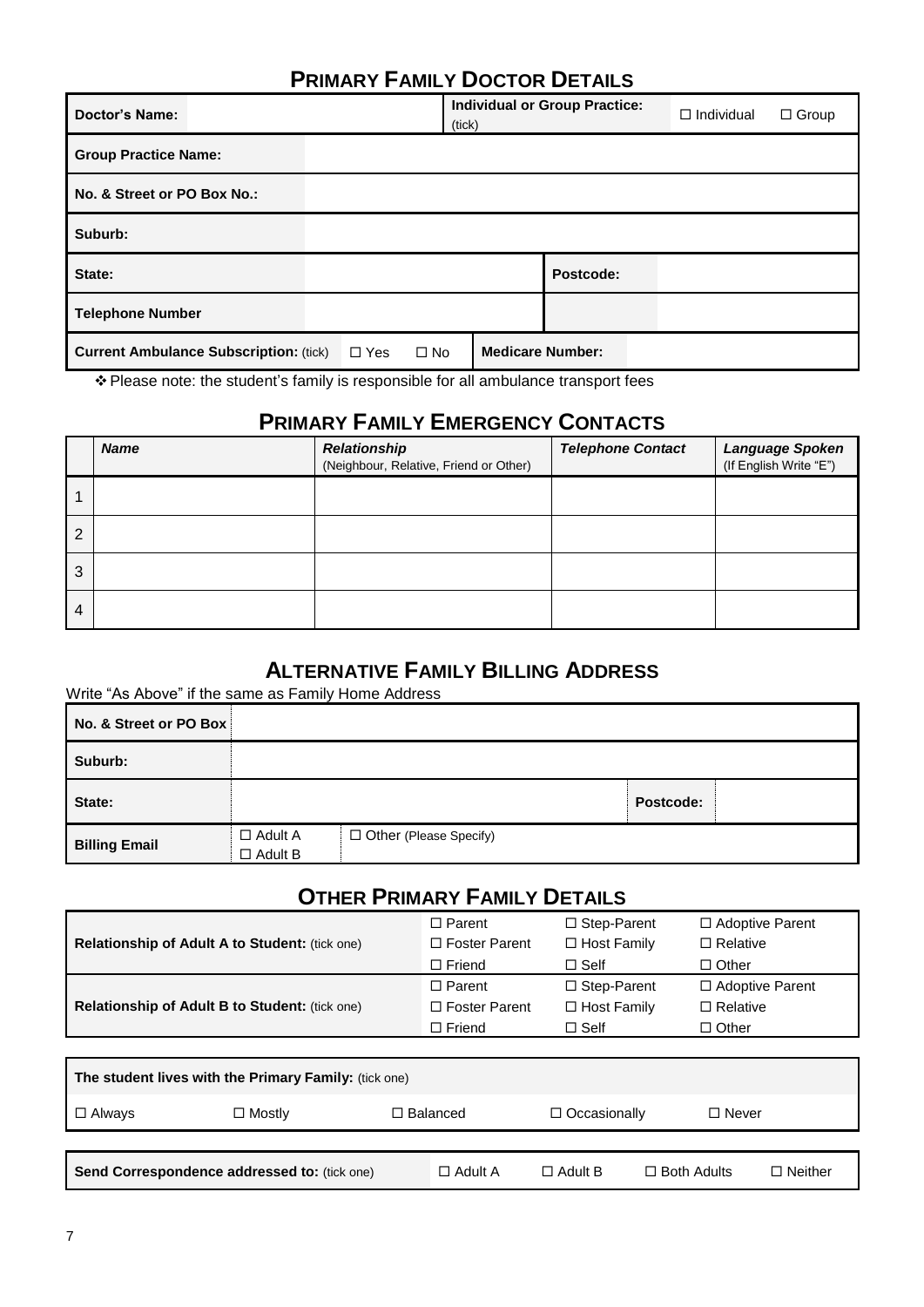### **DEMOGRAPHIC DETAILS OF STUDENT**

|                                                                                  | ❖ In which country was the student born?                                                                                                                            |                                                     |                            |  |  |  |  |  |
|----------------------------------------------------------------------------------|---------------------------------------------------------------------------------------------------------------------------------------------------------------------|-----------------------------------------------------|----------------------------|--|--|--|--|--|
| $\Box$ Australia                                                                 | $\Box$ Other (please specify):                                                                                                                                      |                                                     |                            |  |  |  |  |  |
|                                                                                  | Date of arrival in Australia OR Date of return to Australia: (dd-mm-yyyy)                                                                                           |                                                     |                            |  |  |  |  |  |
|                                                                                  | What is the Residential Status of the student? (tick)                                                                                                               | $\Box$ Permanent<br>$\Box$ Temporary                |                            |  |  |  |  |  |
| <b>Basis of Australian Residency:</b>                                            |                                                                                                                                                                     |                                                     |                            |  |  |  |  |  |
| □ Eligible for Australian Passport<br>$\Box$ Holds Australian Passport           |                                                                                                                                                                     |                                                     |                            |  |  |  |  |  |
| □ Holds Permanent Residency Visa                                                 |                                                                                                                                                                     |                                                     |                            |  |  |  |  |  |
| Visa Sub Class:                                                                  |                                                                                                                                                                     | Visa Expiry Date: (dd-mm-yyyy)                      |                            |  |  |  |  |  |
| Visa Statistical Code: (Required for some sub-classes)                           |                                                                                                                                                                     |                                                     |                            |  |  |  |  |  |
|                                                                                  | <b>International Student ID</b> :(Not required for exchange students)                                                                                               |                                                     |                            |  |  |  |  |  |
|                                                                                  | * Does the student speak a language other than English at home? (tick)<br>(If more than one language is spoken at home, indicate the one that is spoken most often) |                                                     |                            |  |  |  |  |  |
| $\Box$ No, English only                                                          | $\Box$ Yes (please specify):                                                                                                                                        |                                                     |                            |  |  |  |  |  |
|                                                                                  | Does the student speak English? (tick)                                                                                                                              |                                                     | $\Box$ Yes<br>$\square$ No |  |  |  |  |  |
|                                                                                  | Is the student of Aboriginal or Torres Strait Islander origin? (tick one)                                                                                           |                                                     |                            |  |  |  |  |  |
| $\Box$ No                                                                        |                                                                                                                                                                     | □ Yes, Aboriginal                                   |                            |  |  |  |  |  |
| □ Yes, Torres Strait Islander<br>□ Yes, Both Aboriginal & Torres Strait Islander |                                                                                                                                                                     |                                                     |                            |  |  |  |  |  |
|                                                                                  | What is the student's living arrangements? (tick one):                                                                                                              |                                                     |                            |  |  |  |  |  |
|                                                                                  | $\Box$ At home with TWO Parents/ Guardians                                                                                                                          | $\Box$ State Arranged Out of Home Care # (See Note) |                            |  |  |  |  |  |
| $\Box$ At home with ONE Parent/ Guardian                                         |                                                                                                                                                                     |                                                     |                            |  |  |  |  |  |
|                                                                                  |                                                                                                                                                                     |                                                     |                            |  |  |  |  |  |

# State Arranged Out of Home Care - Students who have been subject to protective intervention by the Department of Human Services and live in alternative care arrangements away from their parents. These DHS-facilitated care arrangements include living with relatives or friends (kith and kin), living with non-relative families (foster families or adolescent community placements) and living in residential care units with rostered care staff.

| Beginning of journey to school:<br>Map Type |                           | Melway / VicRoads / Country Fire Authority / Other |  |              |                                   |  |
|---------------------------------------------|---------------------------|----------------------------------------------------|--|--------------|-----------------------------------|--|
| <b>Map Number</b>                           | X Reference               |                                                    |  |              | <b>Y Reference</b>                |  |
| Usual mode of transport to school: (tick)   |                           |                                                    |  |              |                                   |  |
| $\Box$ Walking                              | $\Box$ Driven<br>□ Train_ |                                                    |  | $\Box$ Other |                                   |  |
| $\Box$ Bicycle                              | $\Box$ Public Bus         | □ Taxi                                             |  |              |                                   |  |
|                                             |                           |                                                    |  |              | Distance to School in kilometres: |  |

These questions are asked as a requirement of the Commonwealth Government. All schools across Australia are required to collect the same information.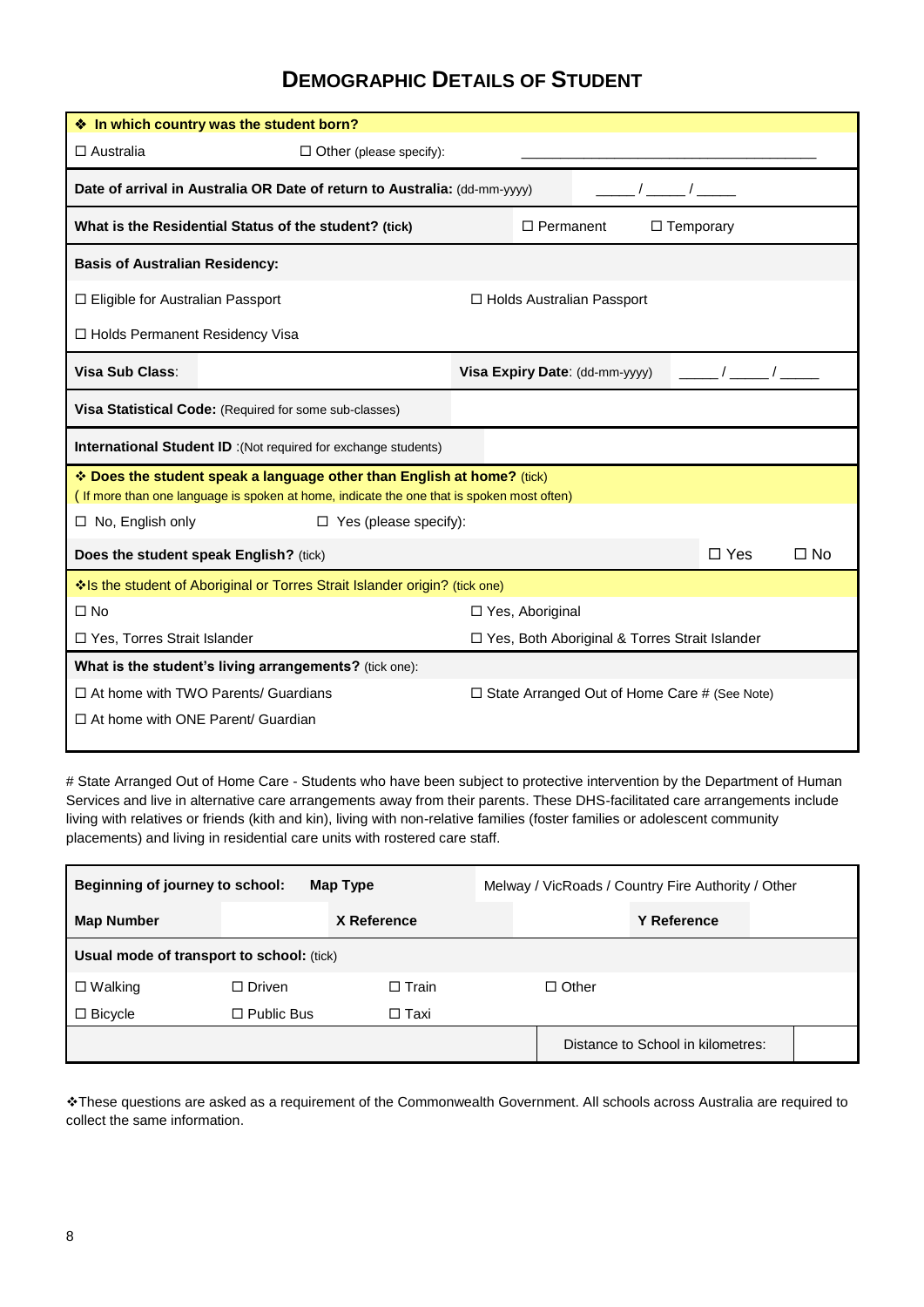## **SCHOOL DETAILS**

| Date of first enrolment in an Australian School:                                                                 |                                                               |  |                                            |  | $\sqrt{1-\frac{1}{2}}$             |            |                                                        |              |           |
|------------------------------------------------------------------------------------------------------------------|---------------------------------------------------------------|--|--------------------------------------------|--|------------------------------------|------------|--------------------------------------------------------|--------------|-----------|
| Name of previous Kindergarten:                                                                                   |                                                               |  |                                            |  |                                    |            |                                                        |              |           |
| <b>Name of Kindergarten Group:</b>                                                                               |                                                               |  |                                            |  |                                    |            |                                                        |              |           |
| Name of previous Child Care:                                                                                     |                                                               |  |                                            |  |                                    |            |                                                        |              |           |
| Name of previous School:                                                                                         |                                                               |  |                                            |  |                                    |            |                                                        |              |           |
| Years of previous education:                                                                                     | What was the language of the<br>student's previous education? |  |                                            |  |                                    |            |                                                        |              |           |
| Does the student have a Victorian Student Number (VSN)?                                                          |                                                               |  |                                            |  |                                    |            |                                                        |              |           |
| Yes.<br>П<br>Please specify:                                                                                     |                                                               |  |                                            |  | $\Box$ Yes, but the VSN is unknown |            | $\Box$ No. The student has never been<br>issued a VSN. |              |           |
| Years of interruption to education:                                                                              |                                                               |  | Is the student repeating a<br>year? (tick) |  |                                    |            | $\Box$ Yes                                             | $\Box$ No    |           |
| Will the student be attending this school full time? (tick)                                                      |                                                               |  |                                            |  |                                    |            | $\Box$ Yes                                             | $\square$ No |           |
| If No, what will be the time fraction that the student will be attending this school? (i.e: $0.8 = 4$ days/week) |                                                               |  |                                            |  |                                    |            |                                                        |              |           |
| <b>Other school Name:</b>                                                                                        |                                                               |  |                                            |  | Time fraction:                     | 0.         | Enrolled:                                              | $\Box$ Yes   | $\Box$ No |
| <b>Other school Name:</b>                                                                                        |                                                               |  |                                            |  | Time fraction:                     | $\Omega$ . | Enrolled:                                              | $\Box$ Yes   | $\Box$ No |

### **CONDITIONAL ENROLMENT DETAILS**

In some circumstances a child may be enrolled conditionally, particularly if the required enrolment documentation to determine the shared parental responsibility arrangements for a child is not provided. Please refer to the School Policy & Advisory Guide's Admission page for more information

[\(http://www.education.vic.gov.au/school/principals/spag/participation/Pages/admission.aspx\)](http://www.education.vic.gov.au/school/principals/spag/participation/Pages/admission.aspx).

| <b>Enrolment conditions</b> |  |  |
|-----------------------------|--|--|
|                             |  |  |
|                             |  |  |

#### **OFFICE USE ONLY**

| Has the documentation been provided and retained on school<br>records? | □ Yes | $\Box$ No |
|------------------------------------------------------------------------|-------|-----------|
| Have the conditions been met to complete the enrolment?                | □ Yes | $\Box$ No |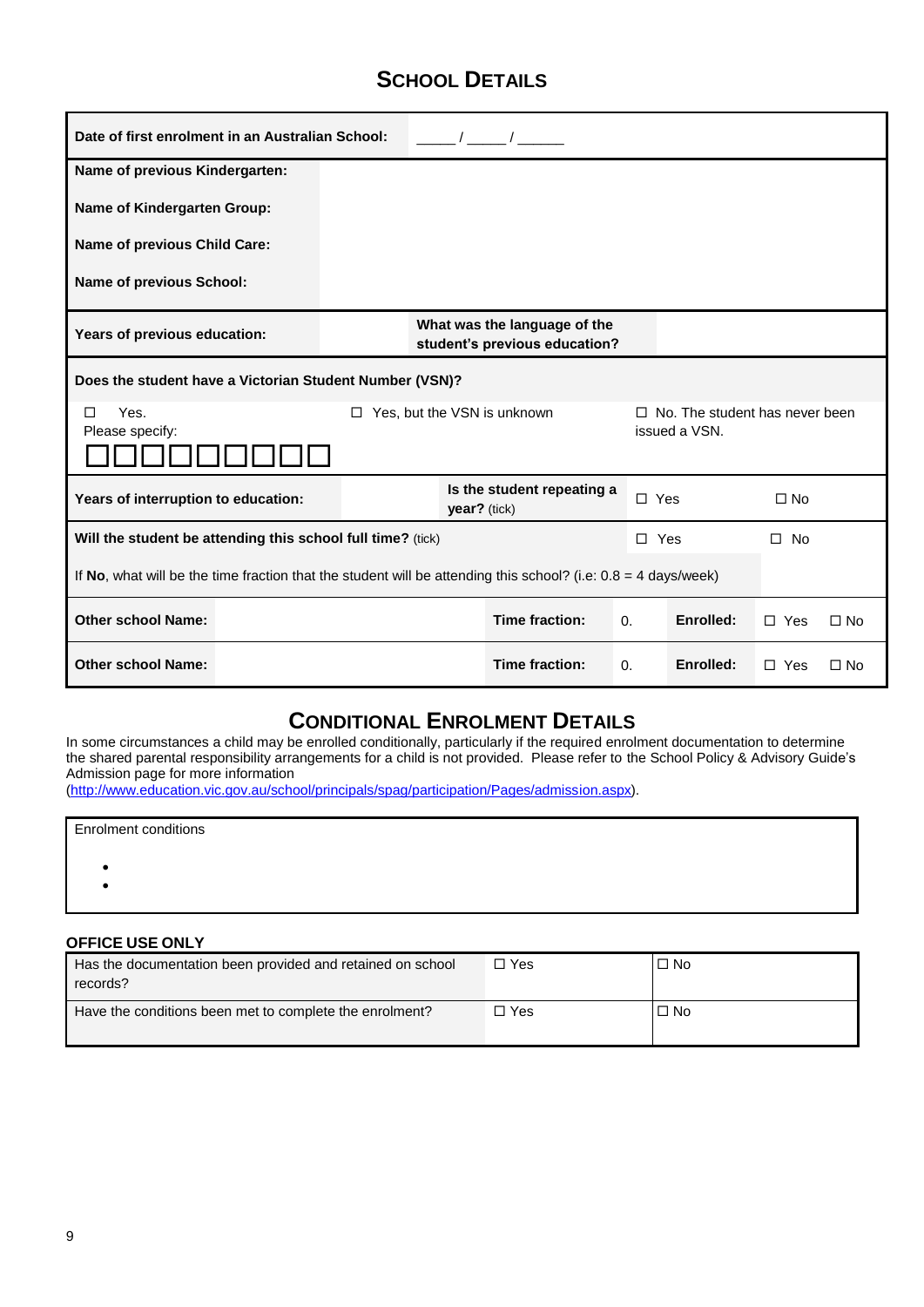### **STUDENT ACCESS OR ACTIVITY RESTRICTIONS DETAILS**

| Is the student at risk?                          |                                                             | $\Box$ Yes                                                                                                                    |               | $\Box$ No                                                                             |                         |  |  |  |
|--------------------------------------------------|-------------------------------------------------------------|-------------------------------------------------------------------------------------------------------------------------------|---------------|---------------------------------------------------------------------------------------|-------------------------|--|--|--|
| Is there an Access Alert for the student? (tick) |                                                             | $\Box$ Yes (If Yes, then complete the<br>following questions and present a<br>current copy of the document to the<br>school.) |               | $\Box$ No (If No, move to the immunisation<br>/ medical condition details questions.) |                         |  |  |  |
| <b>Access Type: (tick)</b>                       | $\Box$ Parenting Order                                      | $\Box$ Parenting Plan                                                                                                         |               | Intervention Order                                                                    | $\Box$ Protection Order |  |  |  |
|                                                  | $\Box$ Informal Carer Stat Dec                              | $\Box$ DHHS<br>Authorisation                                                                                                  | Program Order | $\Box$ Witness Protection                                                             | $\Box$ Other            |  |  |  |
| <b>Describe any Access Restriction:</b>          |                                                             |                                                                                                                               |               |                                                                                       |                         |  |  |  |
|                                                  | Is there an Activity Alert for the student? (tick)          | $\Box$ Yes                                                                                                                    |               | $\Box$ No                                                                             |                         |  |  |  |
| If Yes, then describe the Activity Restriction:  |                                                             |                                                                                                                               |               |                                                                                       |                         |  |  |  |
| <b>OFFICE USE ONLY</b>                           |                                                             |                                                                                                                               |               |                                                                                       |                         |  |  |  |
|                                                  | Current custody document placed on student file? $\Box$ Yes |                                                                                                                               |               | $\Box$ No                                                                             |                         |  |  |  |

In the event of illness or injury to my child whilst at school, on an excursion, or travelling to or from school; I authorise the Principal or teacher-in-charge of my child, where the Principal or teacher-in-charge is unable to contact me, or it is otherwise impracticable to contact me to: (cross out any unacceptable statement)

- consent to my child receiving such medical or surgical attention as may be deemed necessary by a medical practitioner,
- **administer such first aid as the Principal or staff member may judge to be reasonably necessary.**

Name Parent/ Guardian A: \_\_\_\_\_\_\_\_\_\_\_\_\_\_\_\_\_\_\_\_\_\_\_\_\_\_\_\_\_ Signature Parent/ Guardian A: \_\_\_\_\_\_\_\_\_\_\_\_\_\_\_\_\_\_\_\_\_\_\_\_\_

Name Parent/ Guardian B: \_\_\_\_\_\_\_\_\_\_\_\_\_\_\_\_\_\_\_\_\_\_\_\_\_\_\_\_ Signature Parent/ Guardian B: \_\_\_\_\_\_\_\_\_\_\_\_\_\_\_\_\_\_\_\_\_\_\_\_\_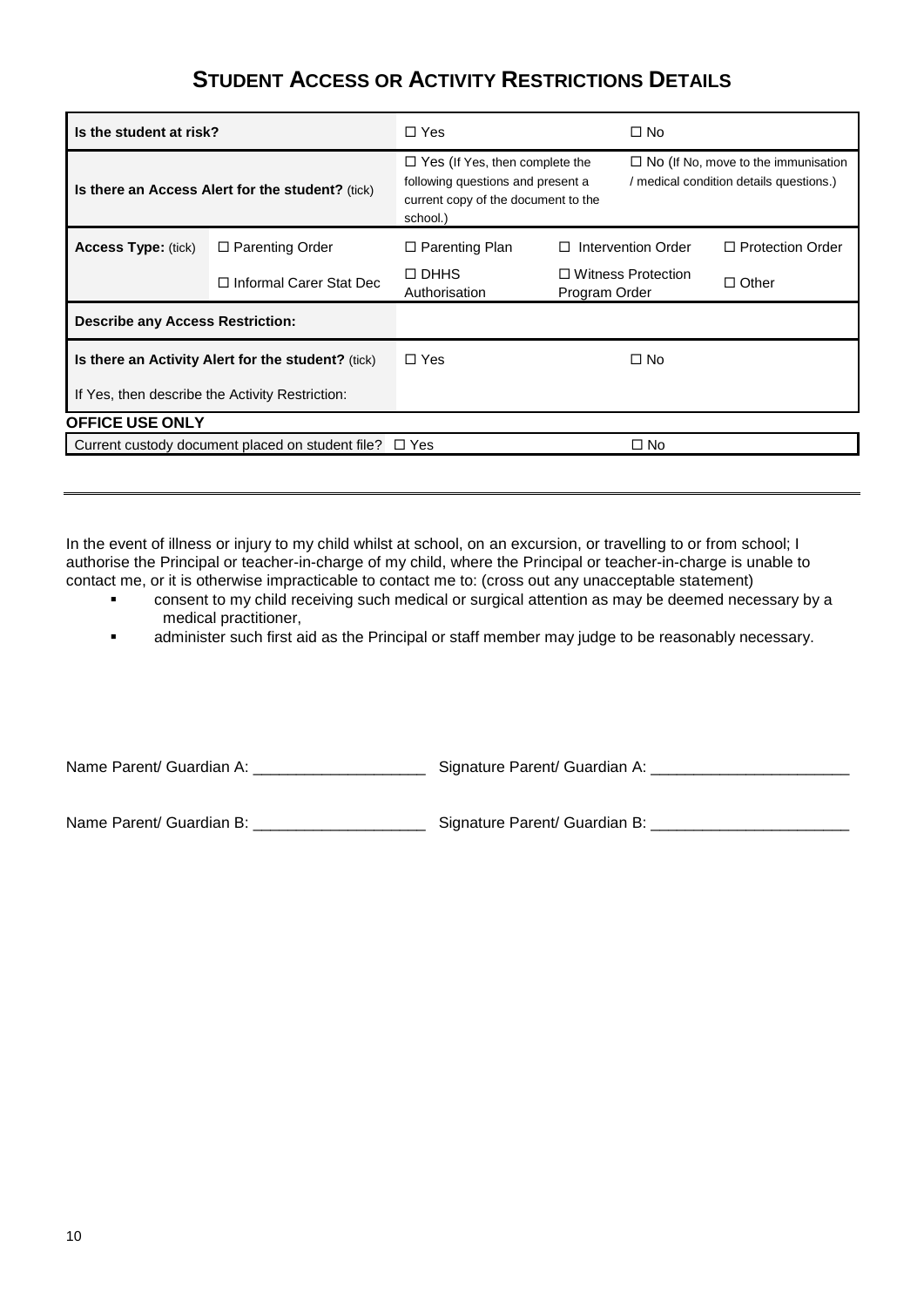# **STUDENT MEDICAL DETAILS**

| <b>MEDICAL CONDITION DETAILS:</b>                                                                    |          |            |           |               |            |      |  |  |  |
|------------------------------------------------------------------------------------------------------|----------|------------|-----------|---------------|------------|------|--|--|--|
| Does the student suffer from any of the                                                              | Hearing: | $\Box$ Yes | $\Box$ No | <b>Vision</b> | □ Yes      | □ No |  |  |  |
| following impairments? (tick)                                                                        | Speech:  | $\Box$ Yes | $\Box$ No | Mobility:     | $\Box$ Yes | □ No |  |  |  |
| Does the student suffer from Asthma? (tick) If No, please go to the Other Medical Conditions section | □ Yes    | □ No       |           |               |            |      |  |  |  |

#### **ASTHMA MEDICAL CONDITION DETAILS:**

Answer the following questions **ONLY** if the student suffers from any asthma medical conditions.

|                                                            | Please indicate if the student suffers from any of the<br>following symptoms: (tick) |  |                  |              | If my child displays any of these symptoms please: (tick) |                              |                     |              |                 |  |
|------------------------------------------------------------|--------------------------------------------------------------------------------------|--|------------------|--------------|-----------------------------------------------------------|------------------------------|---------------------|--------------|-----------------|--|
| $\Box$ Cough                                               |                                                                                      |  |                  |              | Inform Doctor                                             |                              |                     | $\Box$ Yes   | $\square$ No    |  |
| $\Box$ Difficulty Breathing                                |                                                                                      |  |                  |              |                                                           | Inform Emergency Contact     |                     | $\Box$ Yes   | $\square$ No    |  |
| $\Box$ Wheeze                                              |                                                                                      |  |                  |              |                                                           | <b>Administer Medication</b> |                     | $\Box$ Yes   | $\square$ No    |  |
|                                                            | $\Box$ Exhibits symptoms after exertion                                              |  |                  |              |                                                           | <b>Other Medical Action</b>  |                     | $\Box$ Yes   | $\Box$ No       |  |
| $\Box$ Tight Chest                                         |                                                                                      |  |                  |              |                                                           | If yes, please specify:      |                     |              |                 |  |
| Has an Asthma Management Plan been provided to School?     |                                                                                      |  |                  |              |                                                           |                              |                     | $\Box$ Yes   | $\Box$ No       |  |
|                                                            | <b>Does the student take medication?</b> (tick)                                      |  | $\square$ Yes    | $\square$ No | Name of medication taken:                                 |                              |                     |              |                 |  |
| to symptoms? (tick)                                        | Is the medication taken regularly by the student (preventive) or only in response    |  |                  |              |                                                           |                              | $\Box$ Preventative |              | $\Box$ Response |  |
| Indicate the usual dosage of<br>medication taken:          |                                                                                      |  |                  |              | Indicate how frequently<br>the medication is taken:       |                              |                     |              |                 |  |
| <b>Medication is usually administered by: (tick)</b>       |                                                                                      |  | $\Box$ Student   |              | $\Box$ First Aid                                          | $\Box$ Teacher               |                     | $\Box$ Other |                 |  |
| $\Box$ with Student<br><b>Medication is stored: (tick)</b> |                                                                                      |  | $\Box$ First Aid |              | $\Box$ Fridge in First Aid                                |                              | $\Box$ Elsewhere    |              |                 |  |
| Dosage time                                                | <b>Reminder required?</b> (tick)                                                     |  | $\Box$ Yes       | $\square$ No | <b>Poison Rating</b>                                      |                              |                     |              |                 |  |

#### **OTHER MEDICAL CONDITIONS**

(More copies of the other medical condition forms are available on request from the school.)

| Does the student have any other medical condition? (tick)                                                  |                                  |                     |                              |                                                         |                          |                              |                            |                  | $\square$ No |
|------------------------------------------------------------------------------------------------------------|----------------------------------|---------------------|------------------------------|---------------------------------------------------------|--------------------------|------------------------------|----------------------------|------------------|--------------|
| If yes, please specify:                                                                                    |                                  |                     |                              |                                                         |                          |                              |                            |                  |              |
| Symptoms:                                                                                                  |                                  |                     |                              |                                                         |                          |                              |                            |                  |              |
| If my child displays any of the symptoms above please: (tick)                                              |                                  |                     |                              |                                                         |                          |                              |                            |                  |              |
| Inform Doctor<br>$\Box$ Yes<br><b>Administer Medication</b><br>$\Box$ Yes                                  |                                  |                     | $\square$ No<br>$\square$ No | Inform Emergency Contact<br><b>Other Medical Action</b> | $\Box$ Yes<br>$\Box$ Yes | $\square$ No<br>$\square$ No |                            |                  |              |
|                                                                                                            |                                  |                     |                              | If yes, please specify:                                 |                          |                              |                            |                  |              |
| Name of medication taken:<br><b>Does the student take medication?</b> (tick)<br>$\square$ No<br>$\Box$ Yes |                                  |                     |                              |                                                         |                          |                              |                            |                  |              |
| Is the medication taken regularly by the student (preventive) or only in<br>response to symptoms? (tick)   |                                  |                     |                              |                                                         |                          |                              | □ Preventative             | $\Box$ Response  |              |
| Indicate the usual dosage of<br>medication taken:                                                          |                                  |                     |                              | Indicate how frequently the<br>medication is taken:     |                          |                              |                            |                  |              |
| <b>Medication is usually administered by: (tick)</b>                                                       |                                  |                     | $\Box$ Student               | $\Box$ Teacher<br>$\Box$ First Aid                      |                          | $\Box$ Other                 |                            |                  |              |
| <b>Medication is stored:</b> (tick)                                                                        |                                  | $\Box$ with Student |                              | $\square$ with First Aid                                |                          |                              | $\Box$ Fridge in First Aid | $\Box$ Elsewhere |              |
| Dosage time                                                                                                | <b>Reminder required?</b> (tick) |                     |                              | $\square$ No<br>$\Box$ Yes                              |                          | <b>Poison Rating</b>         |                            |                  |              |